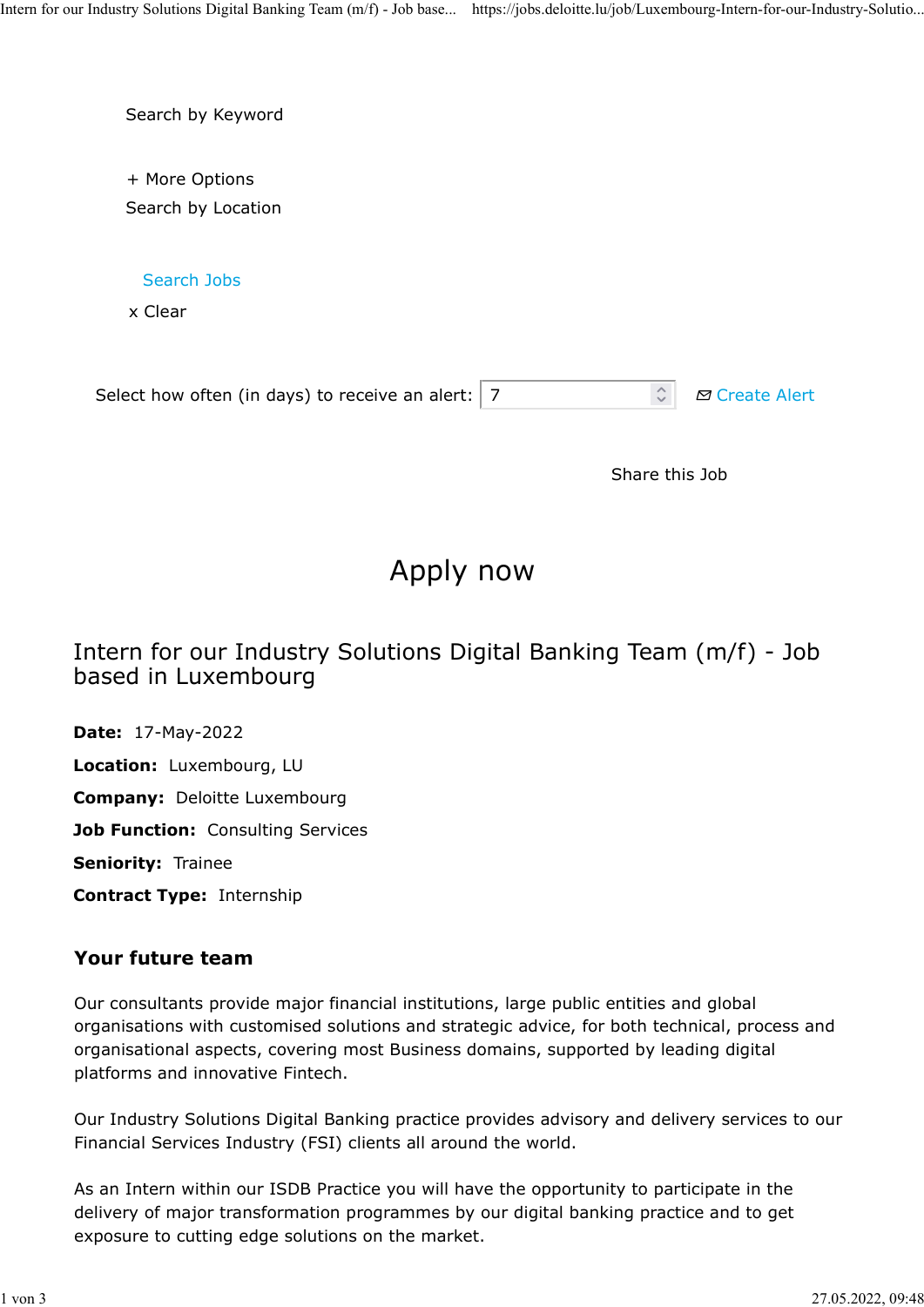### Your next challenge

- Taking ownership of a thought leadership topic together with a senior expert
- Supporting innovation and market research to further develop our services offerings
- Participating in feasibility studies and conducting ideation sessions
- Determining functional requirements for application design bringing best of class User and Customer Experience
- Analysing key steps of digitalization process and optimisation levers along the value chain and the contract of the contract of the contract of the contract of the contract of the contract of the
- Designing specifications and drawing up technical documentation and reports
- Developing and testing detailed functional designs for business solution components
- Participating in application building, testing, and deployment activities in interaction with technical and IT teams
- Measuring the results of our projects and proposing continuous improvements

### Your skills

- You are enrolled in a Master's degree (Bac +4/5) in business administration, finance, information technology or computer science
- A proactive and dynamic attitude, a client-oriented approach and you pay attention to details
- You are able to build lasting and trusting relationships with our clients and company teams
- Previous internship/experience in a relevant area will be considered as an asset
- Strong interest and affinity with digital and technology
- Willing to work in an international context and ability to travel extensively
- Being fluent in English, French or German will be considered an asset

#### We want to hear from you! Join us and…

- Work alongside recognized experts
- Enjoy and promote diversity in our multicultural teams
- Have the possibility to work on assignments abroad
- Further develop your competencies with a tailor-made training plan, exploiting our induction program

# What impact will you make?

Every day, your work will make an impact that matters, while you thrive in a dynamic culture of inclusion, collaboration and high performance. Deloitte is where you will find unrivalled opportunities to succeed and realize your full potential.

Our global standards enable us to deliver consistent, exceptional services across the globe, We want to hear from you! Join us and...<br>
• Work alongside recognized experts<br>
• Enjoy and promote diversity in our multicultural teams<br>
• Have the possibility to work on assignments abroad<br>
• Further develop your competen in this role.